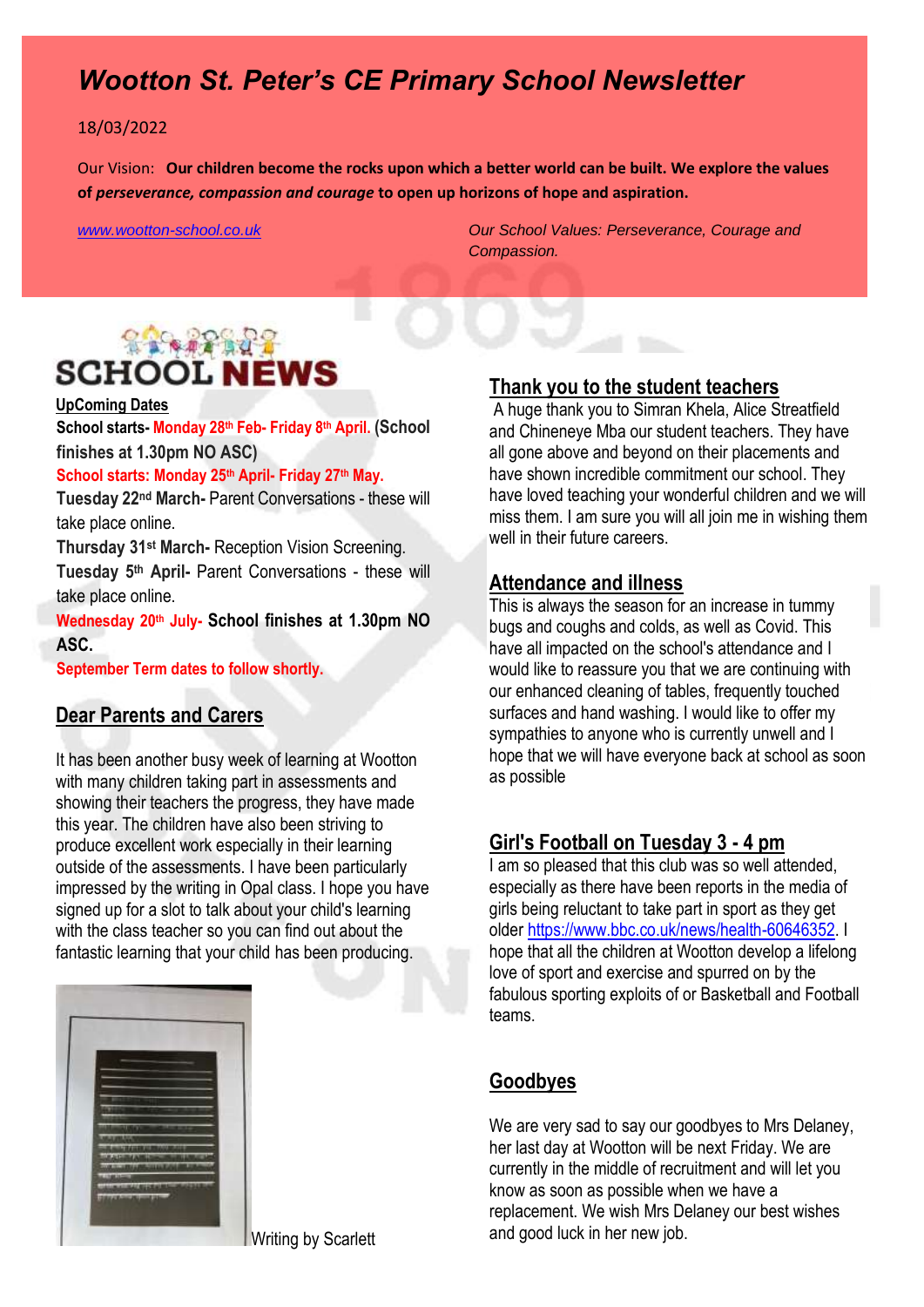# **Basketball at King Alfred's**

Our team finished  $4<sup>th</sup>$  out of 6 in a tournament against much bigger school from the Abingdon partnership. This is a tremendous achievement and I know the children were very proud to represent the school. Well done, Alex, Asa, Hector, Maria, Holly and George! We are all so proud of you.



## **Football v Sunningwell**

Our football team continues to impress. Bethany made her debut appearance in her first ever football game and shined. Well done to Charlie, Finley, Dion, Harry, Paolo, Hugo, Ruby, Bethany, Holly who produced a wonderful team performance and we won 7 - 2! I think we have the best team in Oxford.

## **Violin concert**

On Thursday we were treated to virtuoso violin performance by Shona Beecham. Shona is a student who has performed at the Royal Albert Hall on Britain's Got Talent <https://youtu.be/O9WQKRQUIqo> The children were absolutely enchanted by her playing of pieces by JS Bach and Dvorak and listened beautifully.



## **Andy Roberts assembly**

We were very lucky to have Andy, parent of Julia and Sophia, come into school to talk about his charity work that he and Rose took part in Brazil. He told us about the inequality that exists in Brazil and the important work that his charity *Revive* does for impoverished and vulnerable children in Brazil. He reminded us to be thankful for all the things that we are so lucky to have. It was a very thought-provoking assembly and we were all very impressed with the photos of Andy receiving is MBE medal form Princess Anne.

If any other parents would like to come and deliver an assembly please contact Mr Pitt through the school office and we can arrange it.



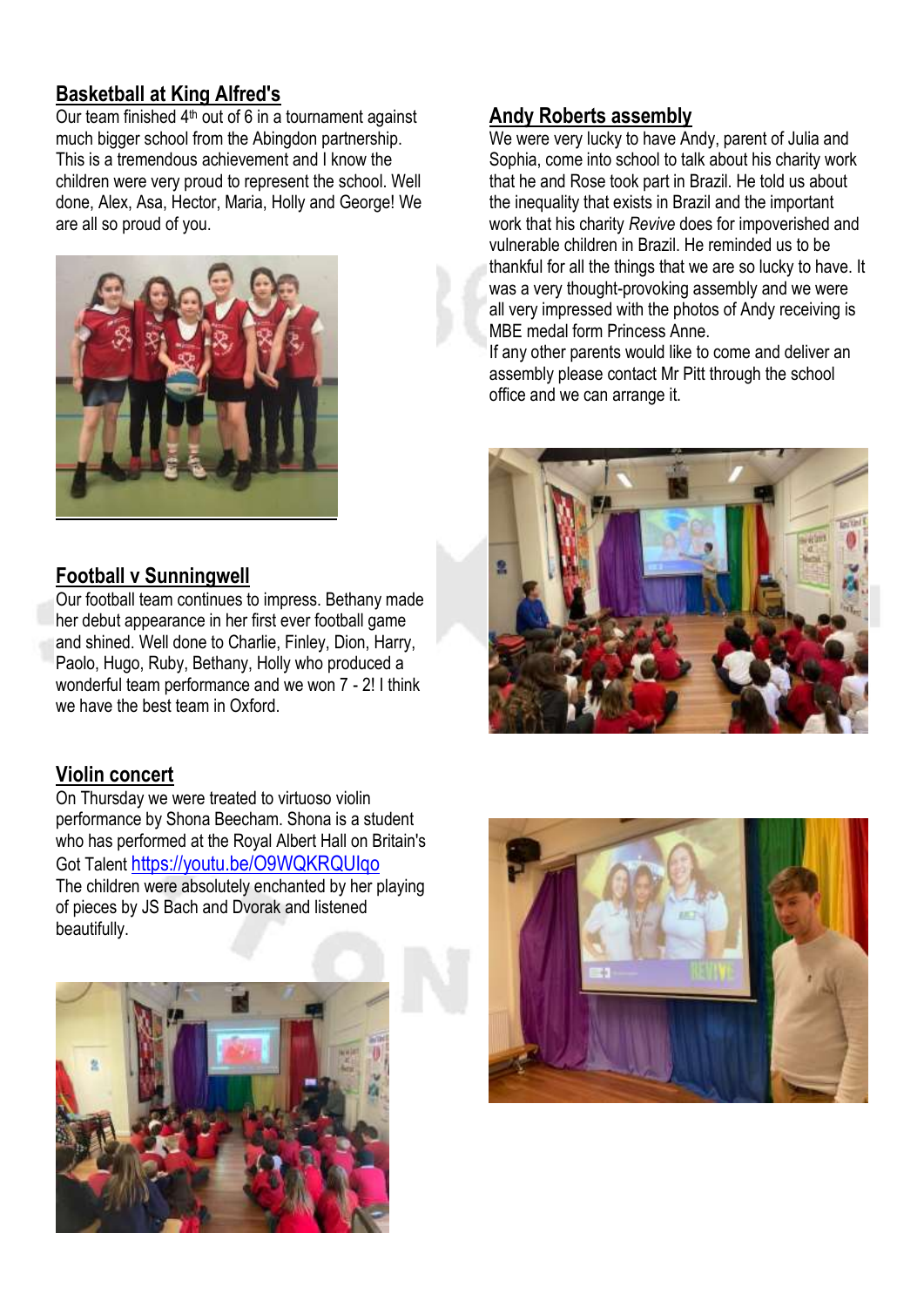

## **The School Shield**

**Little Gems-** Phillip for always doing the right thing and being a great role model to the class. Well done Phillip  $\odot$ 

**Opal –** Joey for his amazing writing about his egg box dragon and for really good listening. Great job Joey  $\odot$ 

**Jade –** Maddie for her excellent Maths. Great work Maddie  $\odot$ 

**Moonstone –** Alex for his improved effort and concentration in class. Good Job Alex

## **This Week's ask me about????**

**Little Gems - Our picnic** 

**Opal –** Designing our swords and shields

**Jade –** Perimeter

**Moonstone –** Life in the space station.

## Every Day Counts! **Tarks**

**School Attendance** 

**Little Gems- 87.69%**

**Opal- 89.95%**

**Jade- 92.86%**

**Moonstone- 87.08%**

## **Concert 12th March**

Thank you to everyone that played a part in ensuring that the money raising concert was both enjoyable and successful. For those who could not make the concert the result was that we raised £305 which will be split between the School and the Church.

Sadly, the singer from Kent, Maia, went down with Covid, so Ruby and Amy, the instrumental soloists stepped in and performed extra pieces.

Thank you also to the FOWS for providing refreshments during the interval, which resulted in £63 being raised. Well done to all. Mr. Herrington



**Ruby was awarded a distinction at the Chipping Norton Music Festival on March 7th, playing the Theme from Star Wars on the Recorder. Well done Ruby**